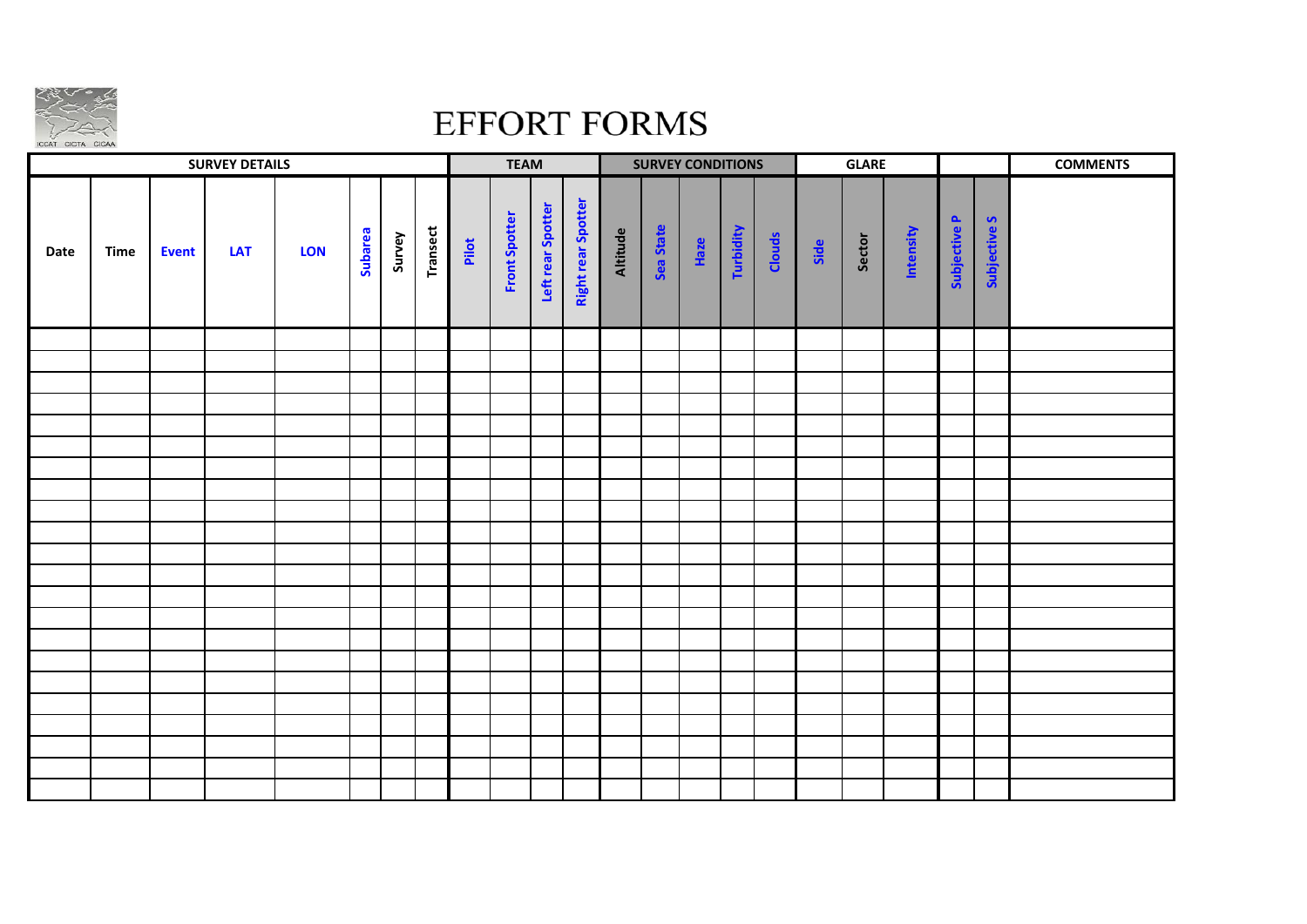

## **SIGHTINGS FORMS**

|     | <b>POSITIONING DATA</b> |                           |                                     |                                              |                                    |               | <b>SIGHTING DATA</b> |            |          |          |     |                |         | <b>SCHOOL COMPONETS</b> |           |            |        |         | <b>COMMENTS</b> |         |          |         |         |            |        |  |
|-----|-------------------------|---------------------------|-------------------------------------|----------------------------------------------|------------------------------------|---------------|----------------------|------------|----------|----------|-----|----------------|---------|-------------------------|-----------|------------|--------|---------|-----------------|---------|----------|---------|---------|------------|--------|--|
| Num | Date                    | Event                     | <b>Time</b><br>FS/<br><b>Circle</b> | LAT<br>FS/<br>ABEAM/ ABEAM/C ABEAM/<br>ircle | <b>LON</b><br>FS/<br><b>Circle</b> | <b>ABEAM?</b> | Angle ABEAM          | Bank angle | Altitude | Observer | Cue | <b>Species</b> | Size PS | Weight PS               | Size P/SS | WeightP/SS | Leave? | Photos? | <b>Numbers</b>  | % small | % medium | % large | % giant | Cetaceans? | Birds? |  |
|     |                         | $\mathsf F$               |                                     |                                              |                                    |               |                      |            |          |          |     |                |         |                         |           |            |        |         |                 |         |          |         |         |            |        |  |
|     |                         | A                         |                                     |                                              |                                    |               |                      |            |          |          |     |                |         |                         |           |            |        |         |                 |         |          |         |         |            |        |  |
|     |                         | $\mathsf C$               |                                     |                                              |                                    |               |                      |            |          |          |     |                |         |                         |           |            |        |         |                 |         |          |         |         |            |        |  |
|     |                         | $\mathsf F$               |                                     |                                              |                                    |               |                      |            |          |          |     |                |         |                         |           |            |        |         |                 |         |          |         |         |            |        |  |
|     |                         | $\boldsymbol{\mathsf{A}}$ |                                     |                                              |                                    |               |                      |            |          |          |     |                |         |                         |           |            |        |         |                 |         |          |         |         |            |        |  |
|     |                         | $\mathsf C$               |                                     |                                              |                                    |               |                      |            |          |          |     |                |         |                         |           |            |        |         |                 |         |          |         |         |            |        |  |
|     |                         | $\mathsf F$               |                                     |                                              |                                    |               |                      |            |          |          |     |                |         |                         |           |            |        |         |                 |         |          |         |         |            |        |  |
|     |                         | $\boldsymbol{\mathsf{A}}$ |                                     |                                              |                                    |               |                      |            |          |          |     |                |         |                         |           |            |        |         |                 |         |          |         |         |            |        |  |
|     |                         | $\mathsf C$               |                                     |                                              |                                    |               |                      |            |          |          |     |                |         |                         |           |            |        |         |                 |         |          |         |         |            |        |  |
|     |                         | $\mathsf F$               |                                     |                                              |                                    |               |                      |            |          |          |     |                |         |                         |           |            |        |         |                 |         |          |         |         |            |        |  |
|     |                         | A                         |                                     |                                              |                                    |               |                      |            |          |          |     |                |         |                         |           |            |        |         |                 |         |          |         |         |            |        |  |
|     |                         | $\mathsf C$               |                                     |                                              |                                    |               |                      |            |          |          |     |                |         |                         |           |            |        |         |                 |         |          |         |         |            |        |  |
|     |                         | $\mathsf F$               |                                     |                                              |                                    |               |                      |            |          |          |     |                |         |                         |           |            |        |         |                 |         |          |         |         |            |        |  |
|     |                         | $\boldsymbol{\mathsf{A}}$ |                                     |                                              |                                    |               |                      |            |          |          |     |                |         |                         |           |            |        |         |                 |         |          |         |         |            |        |  |
|     |                         | $\mathsf C$               |                                     |                                              |                                    |               |                      |            |          |          |     |                |         |                         |           |            |        |         |                 |         |          |         |         |            |        |  |
|     |                         | $\mathsf F$               |                                     |                                              |                                    |               |                      |            |          |          |     |                |         |                         |           |            |        |         |                 |         |          |         |         |            |        |  |
|     |                         | $\boldsymbol{\mathsf{A}}$ |                                     |                                              |                                    |               |                      |            |          |          |     |                |         |                         |           |            |        |         |                 |         |          |         |         |            |        |  |
|     |                         | $\mathsf C$               |                                     |                                              |                                    |               |                      |            |          |          |     |                |         |                         |           |            |        |         |                 |         |          |         |         |            |        |  |
|     |                         | $\mathsf F$               |                                     |                                              |                                    |               |                      |            |          |          |     |                |         |                         |           |            |        |         |                 |         |          |         |         |            |        |  |
|     |                         | A                         |                                     |                                              |                                    |               |                      |            |          |          |     |                |         |                         |           |            |        |         |                 |         |          |         |         |            |        |  |
|     |                         | $\mathsf C$               |                                     |                                              |                                    |               |                      |            |          |          |     |                |         |                         |           |            |        |         |                 |         |          |         |         |            |        |  |